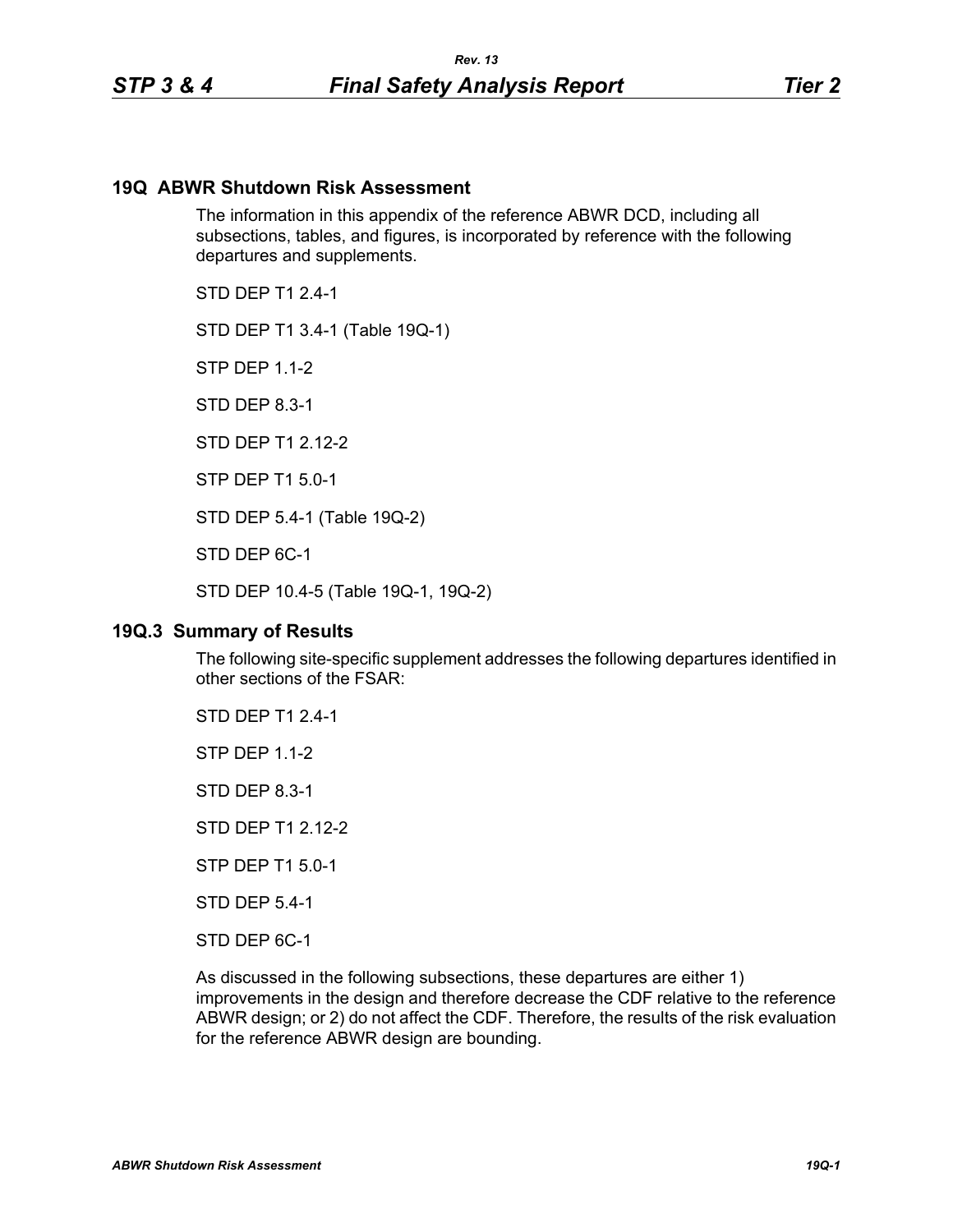# **19Q.4.1 Decay Heat Removal**

## *ABWR Features*

*Other potential heat sinks include the suppression pool (via the safety relief valves), or under certain conditions the Reactor Water Cleanup System, or the Fuel Pool Cooling*  and Cleanup System (if the reactor water level is raised to the refueling level). As a final *method, if the RPV head was removed, bulk boiling of reactor coolant in the RPV with adequate makeup would prevent fuel damage.*

STD DEP 5.4-1

The RWCU design includes two 100% pumps instead of the reference ABWR DCD design of two 50% pumps. The two 100% RWCU pumps represent an improvement in the reliability of the RWCU system, and a decrease in shutdown risk.

### STD DEP T1 2.4-1

The RHR design has three RHR loops connected to the FPC instead of two for the ABWR DCD with normally closed inter-ties to permit additional supplemental cooling during refueling outages to reduce outage time.

Increasing the number of RHR loops connected to FPC from two to three results in a decrease in CDF, because it is an improvement of the outage management control for the fuel pool cooling system.

## **19Q.4.2 Inventory Control**

STD DEP T1 2.4-1

### *Residual Heat Removal System*

*The ABWR residual heat removal (RHR) system is a closed system consisting of three independent pump loops (A, B, and C-where B and C are similar) which inject water into the vessel and/or remove heat from the reactor core or containment. Loop A differs from B and C in that its return line goes to the RPV through the feedwater line whereas loop B & C return lines go directly to the RPV. In addition, loop A does not have connections to the drywell or wetwell sprays or a return to the fuel pool cooling system. However, for purposes of this analysis, the differences are minor and the three loops can be considered identical. The RHR System has many modes of operation, each mode making use of common RHR System components. Protective interlocks are provided to prevent the most likely interactions of mode combinations.*

The RHR design has three RHR loops connected to the FPC instead of two for the ABWR DCD with normally closed inter-ties to permit additional supplemental cooling during refueling outages to reduce outage time.

Increasing the number of RHR loops connected to FPC from two to three results in a decrease in CDF, because it is an improvement of the outage management control for the fuel pool cooling system.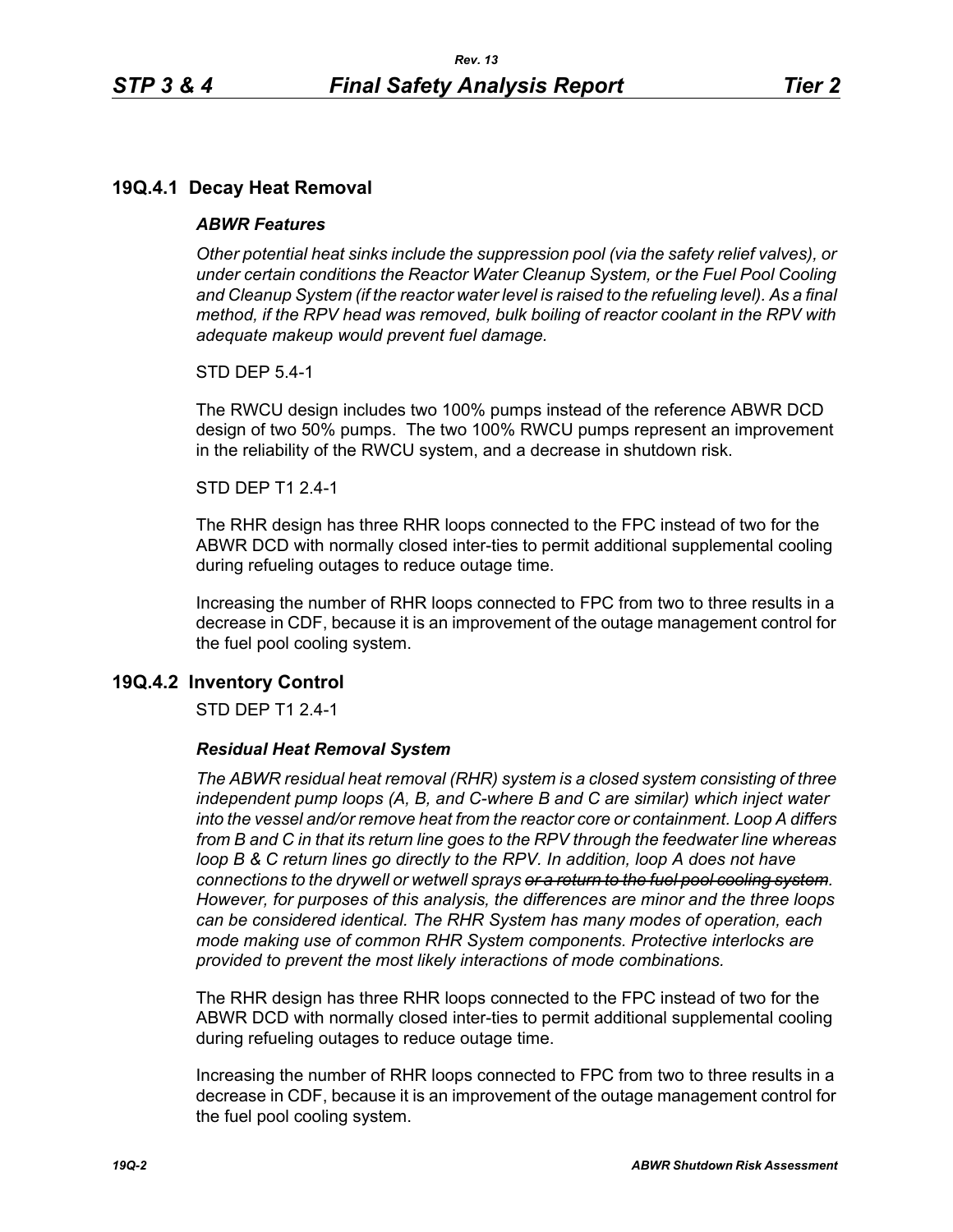## STD DEP 6C-1

The ECCS suction strainer departure meets NRC requirements and does not result in an increase in the shutdown risk profile.

# **19Q.4.4 Electrical Power**

## *ABWR Features*

*In the event that one phase of the main transformer were to fail, an installed spare is available to return the preferred source of offsite power to service without the need to procure and deliver a new transformer.*

**STP DFP 1 1-2** 

The STP FSAR is for a dual unit site (STP 3 & 4) compared with the ABWR DCD which is for a single unit site. The shared systems between the STP 3 & 4 (e.g., Fire Protection is credited in the shutdown risk evaluation) do not result in any changes to the assessed risk associated with shutdown conditions because the expected frequency for units being in a shutdown condition and requiring backup cooling from the fire protection system is extremely small.

STD DEP 8.3-1

The STP design incorporates two Reserve Auxiliary Transformers (RATs) in place of the ABWR DCD design that has a single RAT. The two RATs afford greater reliability for offsite AC power and therefore, decrease the frequency of a LOOP event.

STD DEP T1 2.12-2

Increasing the number of divisions from three (Div I, II, and III) to four (Div I, II, III, and IV) for Class 1E AC Safety-Related Interruptible Instrument Power improves reliability of the safety-related Distributed Control and Information System (DCIS) Division IV, but has no affect on the STP 3&4 PRA.

## **19Q.6 Flooding and Fire Protection**

STD DEP T1 3.4-1

### *Plant Layout*

*A major difference between the ABWR and current reactor designs is that due to the multiplexing* data communication functions *of plant systems, there is no need for a cable spreading room. This removes a significant source of potential fires that could lead to core damage both during normal plant operation and shutdown conditions.*

## *Systems*

*All divisions are present in the control room and this cannot be avoided. The remote shutdown panel provides redundant control of the DHR and ECCS functions from outside of the control room. The controls on the remote shutdown panel are hard wired*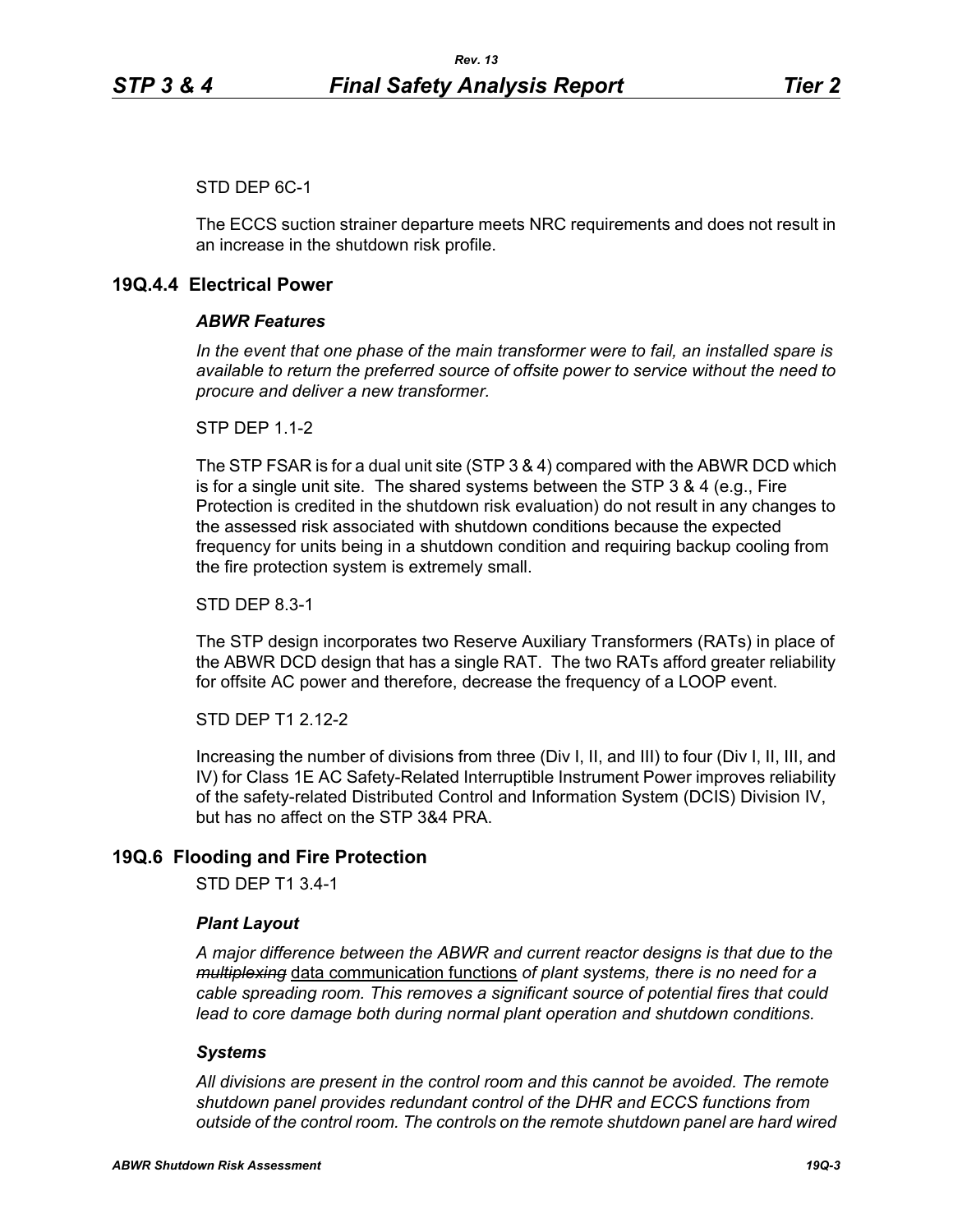*to the field devices and power supplies. The signals between the remote shutdown panel and the control room are multiplexed* communicated *over fiber optic cables so that there are no power supply interactions between the control room and the remote shutdown panel.*

## *Flooding*

The following is a site-specific supplement.

*Many of the features that are designed to mitigate fires also serve to protect the plant from damage due to flooding. Physical separation of safety divisions not only prevents propagation of fires but also restricts or prevents flooding of safety-related equipment.*  The fire barriers will also prevent water due to flooding from non-divisional sources from entering a divisional area and contain water in the fire area from divisional water sources.

*Other aspects of the ABWR design that minimize the risk from flooding are the practice of not routing unlimited sources of water (e.g., service water) through ECCS room areas and ensuring that other large water sources (e.g., suppression pool) can be contained without damaging equipment in more than one safety division if a flood were to occur.*

*A review has been completed of all ABWR internal flood sources and the results show that during shutdown conditions at least one safety division would be unaffected by water damage for any postulated flood. Features, beside separation, that contribute to this low level of risk are: Adequately sized room floor drains, water level alarms and automatic isolation of flood sources for potentially affected roooms, mounting motors and other electrical equipment at least 20.32 cm above foor level, and using watertight doors. As was discussed under fire protection, administrative controls will be implemented to assure that at least one safety division with intact barriers is available at all times during plant shutdown.* In the ECCS rooms, *The the seals on the doors seat with water pressure from floods outside the room,* which act to minimize leakage past the seals. *With the watertight doors dogged closed, but only a small leakage past the seals is expected from flooding in the ECCS room. Therefore, during shutdown if maintenance tasks require breaching the barriers of two divisions, flooding in the intact*  division will not cause damage to equipment in all three divisions. For Reactor Service Water (RSW) pump house floods, the watertight doors for the pump rooms and electrical equipment rooms are capable of withstanding floods from either direction. *Additional detail on the ABWR flood mitigation capability is contained in Appendix 19R*.

## **External Flooding Risk**

STP DEP T1 5.0-1

Appendix 19R presents the analysis performed for external flooding at STP Units 3 & 4 for power operation. The events considered include: The cascading failure of upstream dams on the Colorado River; probable maximum precipitation (PMP) events; main cooling reservoir breach; tsunamis, etc. The breach of the main cooling reservoir is the design basis flood for STP Units 3 & 4. The cascading failure of upstream dams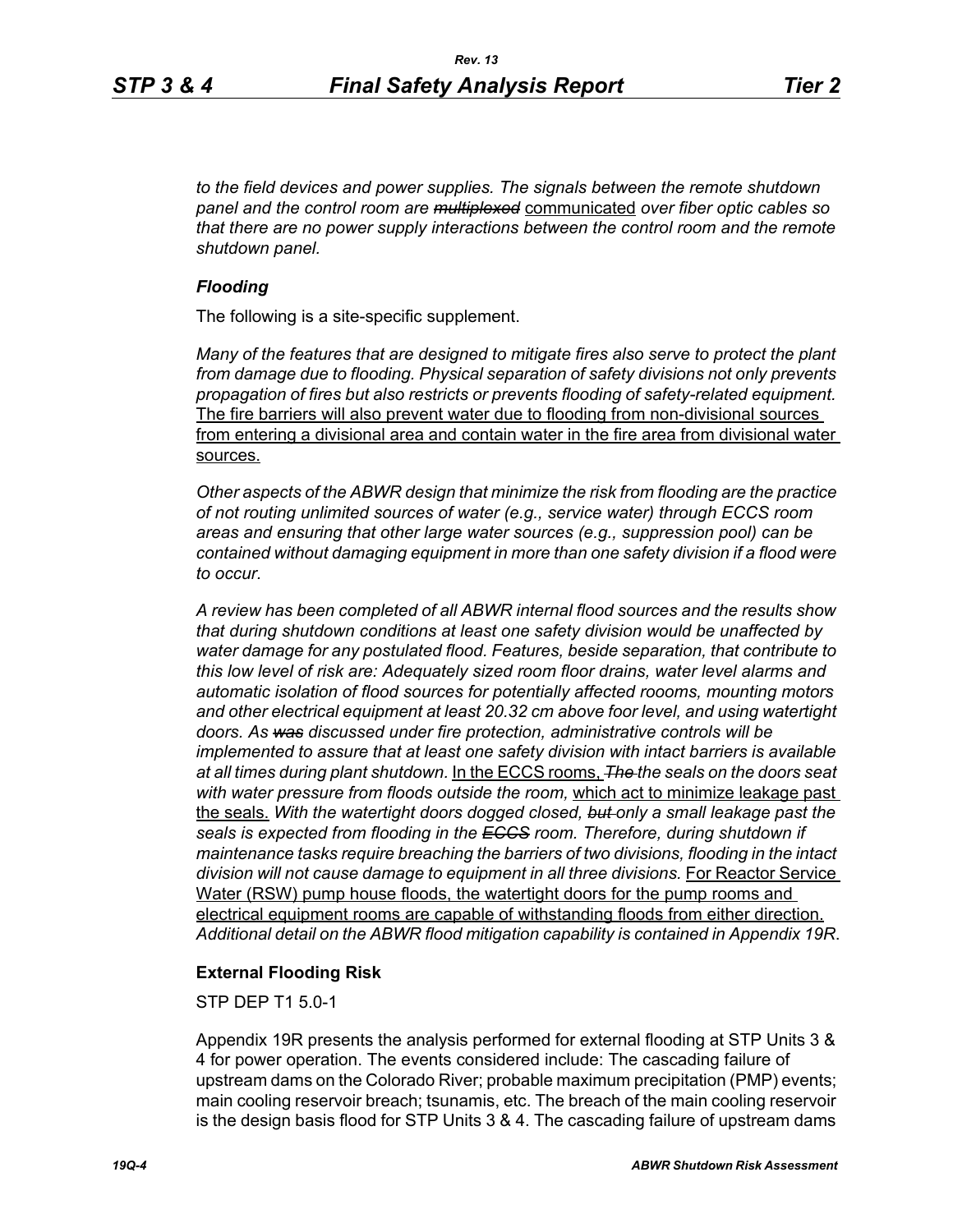on the Colorado River scenario and the PMP scenario result in water level slightly above grade, but less than the flood level due to the main cooling reservoir breach, and are much more slowly developing floods. If external flood barriers are open or removed and cannot be restored prior to high water levels reaching the site, then core damage is assumed. An operating procedure for severe external flooding will be developed and implemented prior to fuel loading. (COM 19.9-3).

The incremental increase in risk during shutdown due to external flooding is very small due to the fraction of time the plant is in a shutdown condition during a year and the small likelihood of occurrence of an external flood during shutdown conditions. The ABWR DCD remains bounding for shutdown risk.

## **19Q.7.6 Success Criteria**

*(1) Decay Heat Removal from RPV*

*Recovery of the failed RHR System, use of one of the other two RHR Systems (SDC) or the Reactor Water Cleanup (CUW) System (under certain plant conditions) is sufficient for success. The CUW System capacity is temperature dependent and require requires a single both pumps pump and both nonregenerative heat exchangers (the regenerative heat exchangers must be bypassed). In Mode 5, the Fuel Pool Cooling and Cleanup (FPC) System can be used after the reactor cavity is flooded. FPC alone after 10 days is sufficient to remove all the decay heat. Both FPC pumps and heat exchangers and the supporting systems are required. CUW can remove the entire decay heat 8 days after shutdown.*

STD DEP 5.4-1

The RWCU design includes two 100% pumps instead of the reference ABWR DCD design of two 50% pumps. The two 100% RWCU pumps represent an improvement in the reliability of the RWCU system, and a decrease in shutdown risk.

STD DEP T1 2.4-1

The RHR design has three RHR loops connected to the FPC instead of two for the ABWR DCD with normally closed inter-ties to permit additional supplemental cooling during refueling outages to reduce outage time.

Increasing the number of RHR loops connected to FPC from two to three results in a decrease in CDF, because it is an improvement of the outage management control for the fuel pool cooling system.

## **19Q.7.7.1 Loss of RHR Due to Failure in the Operating RHR System**

## STD DEP 10.4-5

*If the failed RHR System cannot be recovered, the operatior could initiate one of the other two RHR Systems, if available, in the shutdown cooling mode (R). If all RHR Systems fail, the RPV would pressurize and the main condenser could be made*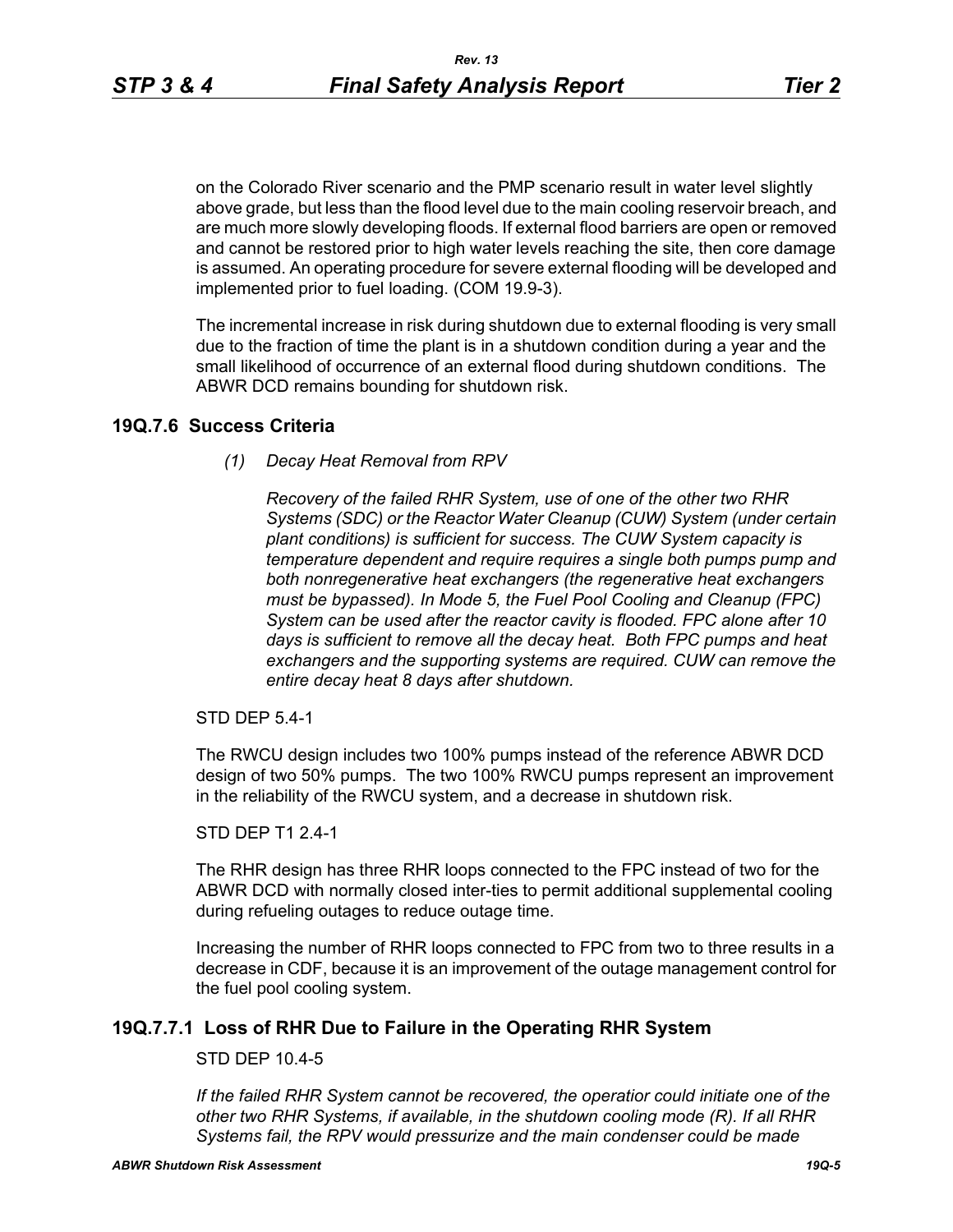*available (V2) by opening the MSIVs, drawing a vacuum in the condenser, and operating the feedwater*, condensate booster *and condensate pumps for makeup.*

## *Loss of RHR in Mode 3 or 4*

*If the main condenser fails or is unavailable, the operator can use the CUW System to remove the decay heat (W2) if the RPV temperature is above 386 K (234°F).*

STD DEP 5.4-1

The RWCU design includes two 100% pumps instead of the reference ABWR DCD design of two 50% pumps. The two 100% RWCU pumps represent an improvement in the reliability of the RWCU system, and a decrease in shutdown risk.

### *Loss of RHR in Mode 5*

*Figure 19Q-4 shows the event tree for loss of RHR in Mode 5 for 3 - 8 days after shutdown. Figure 19Q-5 shows the event tree for loss of RHR in Mode 5 for the period 8 - 10 days and Figure 19Q-6 shows the event tree for greater than 10 days. The differences in these event trees are that for the period 8 - 10 days CUW alone is success (W2) and beyond 10 days FPC alone (FPC) is success.*

#### STD DEP T1 2.4-1

The RHR design has three RHR loops connected to the FPC instead of two for the ABWR DCD with normally closed inter-ties to permit additional supplemental cooling during refueling outages to reduce outage time.

Increasing the number of RHR loops connected to FPC from two to three results in a decrease in CDF, because it is an improvement of the outage management control for the fuel pool cooling system.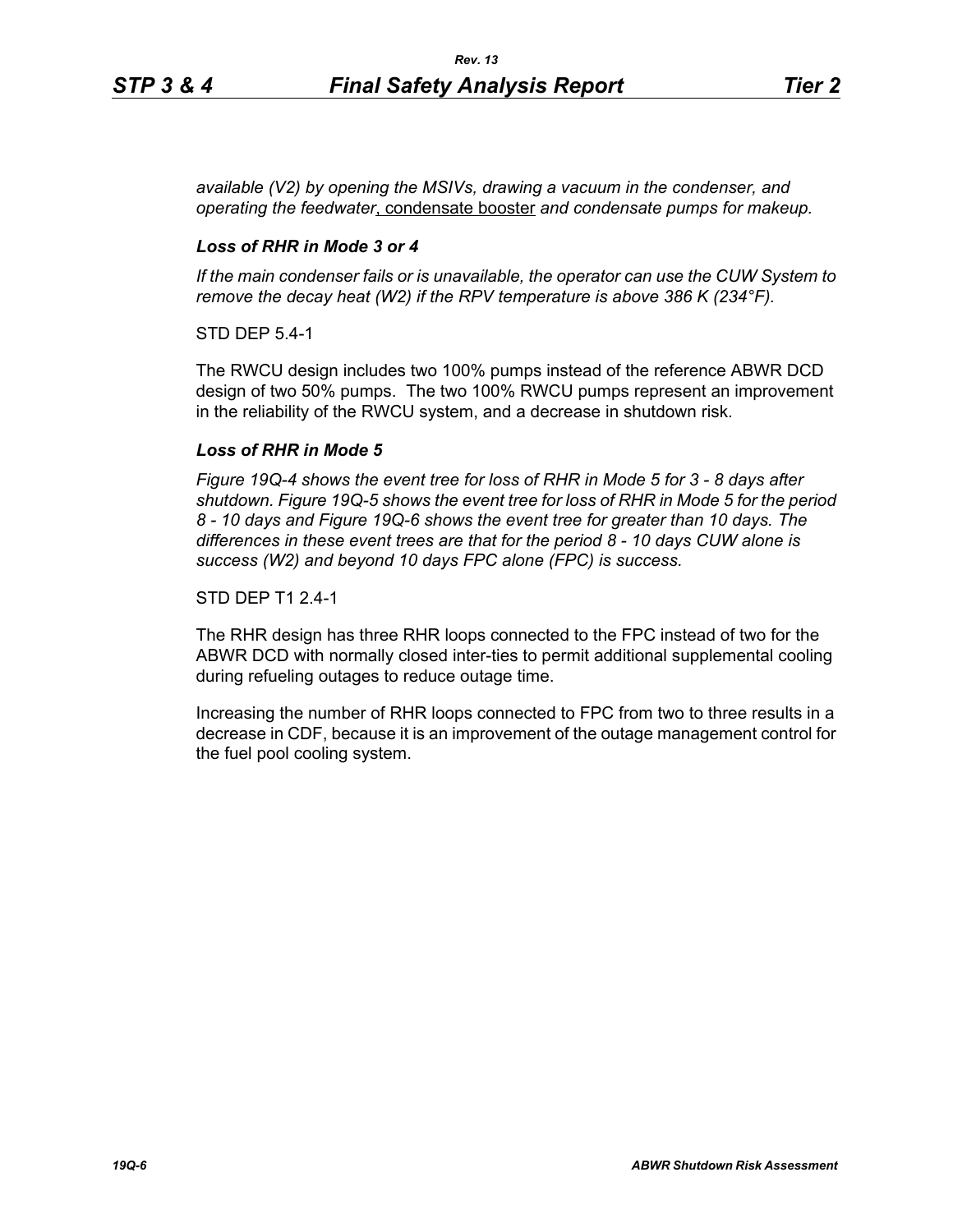| Category                    | <b>Feature</b>                           | <b>Shutdown Risk Capability</b>                                                                                                                                                                                                                                                                                                                                                                                                                                                                                                           |
|-----------------------------|------------------------------------------|-------------------------------------------------------------------------------------------------------------------------------------------------------------------------------------------------------------------------------------------------------------------------------------------------------------------------------------------------------------------------------------------------------------------------------------------------------------------------------------------------------------------------------------------|
| Decay Heat<br>Removal (DHR) | Remote Shutdown Panel (Two<br>Divisions) | Cold Shutdown can be achieved and maintained<br>from outside the control room if the control room<br>is uninhabitable due to fire, toxic gas, or other<br>reasons. The remote shutdown panel is powered<br>by Class 1E power to ensure availability<br>following a Loss Of Preferred Power (LOPP).<br>Controls are hard wired and thus not dependent<br>on multiplexing data communication systems. A<br>minimum set of monitored parameters and<br>controls are included to ensure the ability to<br>achieve and maintain cold shutdown. |

# **Table 19Q-1 ABWR Features That Minimize Shutdown Risk**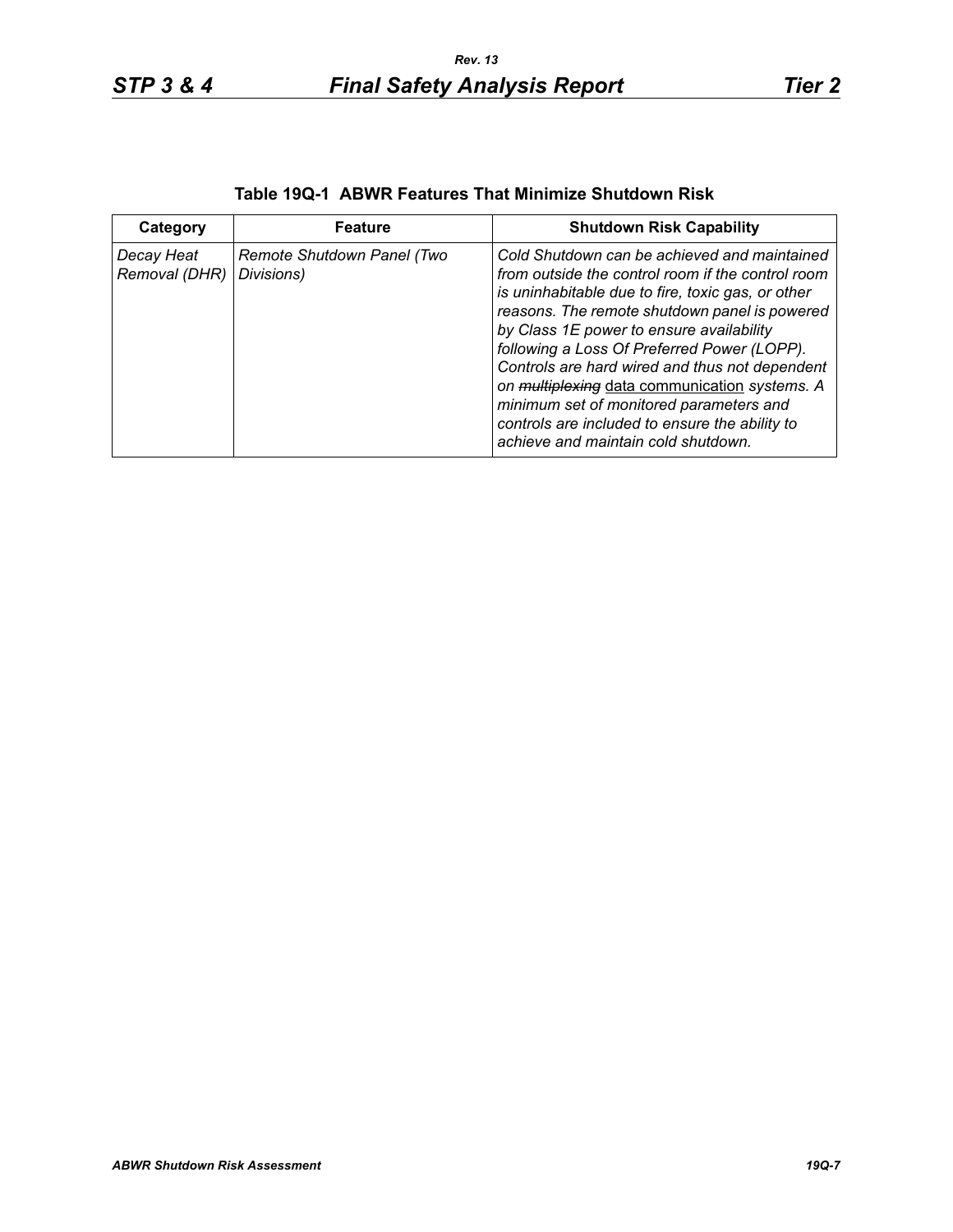| Category                        | <b>Feature</b>                                         | <b>Shutdown Risk Capability</b>                                                                                                                                                                                                                                                           |
|---------------------------------|--------------------------------------------------------|-------------------------------------------------------------------------------------------------------------------------------------------------------------------------------------------------------------------------------------------------------------------------------------------|
| Reactor<br>Inventory            | Feedwater, Condensate Booster,<br>and Condensate Pumps | Three Four electric driven pumps that can be<br>used during shutdown for makeup.                                                                                                                                                                                                          |
|                                 | <b>High Pressure/Low Pressure</b><br><b>Interlocks</b> | Controls position of RHR valves to ensure that<br>the RHR is not exposed to pressures in excess<br>of its design pressure.                                                                                                                                                                |
|                                 | <b>Makeup Sources</b>                                  | Multiple sources of RPV makeup are potentially<br>available while the plant is shutdown (e.g., main<br>condenser hotwell, condensate storage tank,<br>suppression pool, control rod drive system, AC-<br>independent Water Addition System.                                               |
|                                 | <b>No Recirculation Piping</b>                         | Elimination of Recirculation piping external to<br>RPV reduces probability of LOCA during normal<br>operations and while shutdown.                                                                                                                                                        |
|                                 | <b>RPV Level Indication</b>                            | Permanently installed RPV water level indication<br>for all modes of shutdown. Redundant sensors<br>use two-out-of-four logic configuration to ensure<br>high reliability.                                                                                                                |
| Containment<br><b>Integrity</b> | Containment                                            | Reinforced concrete structure surrounds RPV to<br>withstand LOCA loads and contain radioactive<br>products from potential accidents during hot<br>shutdown. Secondary containment permits<br>isolation and monitoring all potential radioactivel<br>leakage from the primary containment. |
|                                 | <b>Standby Gas Treatment System</b>                    | Removes and treats contaminated air from the<br>secondary containment following potential<br>accidents.                                                                                                                                                                                   |
|                                 | <b>Reactor Building Isolation Control</b>              | Automatically closes isolation dampers on<br>detection of high radiation. These dampers are<br>potential leakage paths for radioactive materials<br>to the environs following breach of nuclear<br>system barriers or a fuel handling accident.                                           |

# **Table 19Q-1 ABWR Features That Minimize Shutdown Risk (Continued)**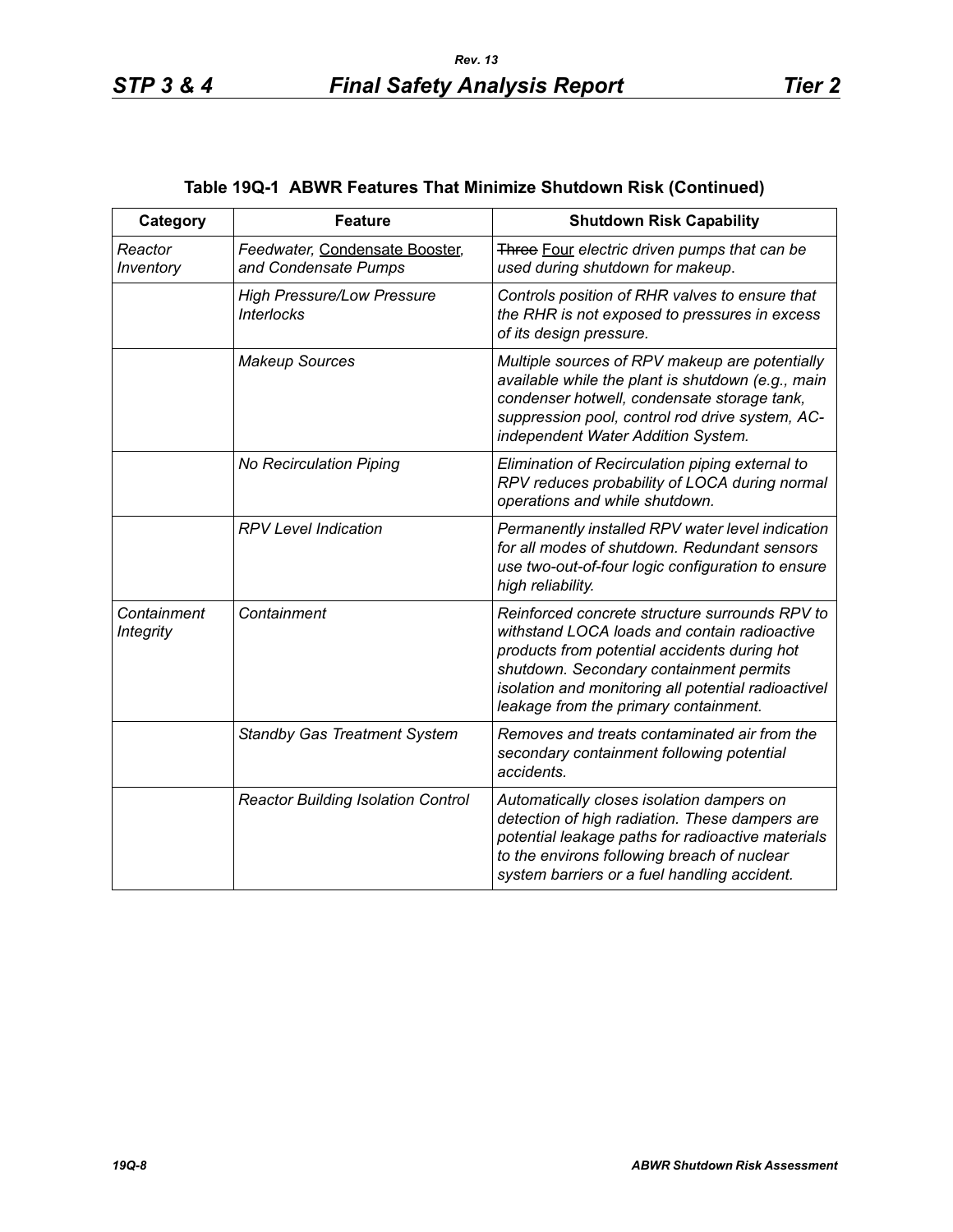| Category | <b>Feature</b>                       | <b>Shutdown Risk Capability</b>                                                                                                                                                                               |
|----------|--------------------------------------|---------------------------------------------------------------------------------------------------------------------------------------------------------------------------------------------------------------|
|          | Electrical Power 3 Diesel Generators | One diesel for each safety division. Independent,<br>both electrically and physically, of each other to<br>minimize common mode failure. Allows for diesel<br>maintenance while still maintaining redundancy. |
|          | <b>Combustion Turbine Generator</b>  | Redundant and diverse means of supplying<br>power to safety and non-safety buses in event of<br>loss of offsite power and diesel generator<br>failures.                                                       |
|          | 2 Sources of Offsite Power           | Reduces risk of LOPP due to equipment failure<br>or operator error.                                                                                                                                           |
|          | <b>Electrical Cable Penetrations</b> | Will prevent propagation of fire damage and<br>water from postulated flooding sources.                                                                                                                        |
|          | 4 Divisions of DC Power              | Electrically and physically independent. Includes<br>batteries and charges. Diverse means of<br>electrical power for control circuits and<br>emergency lighting.                                              |

## **Table 19Q-1 ABWR Features That Minimize Shutdown Risk (Continued)**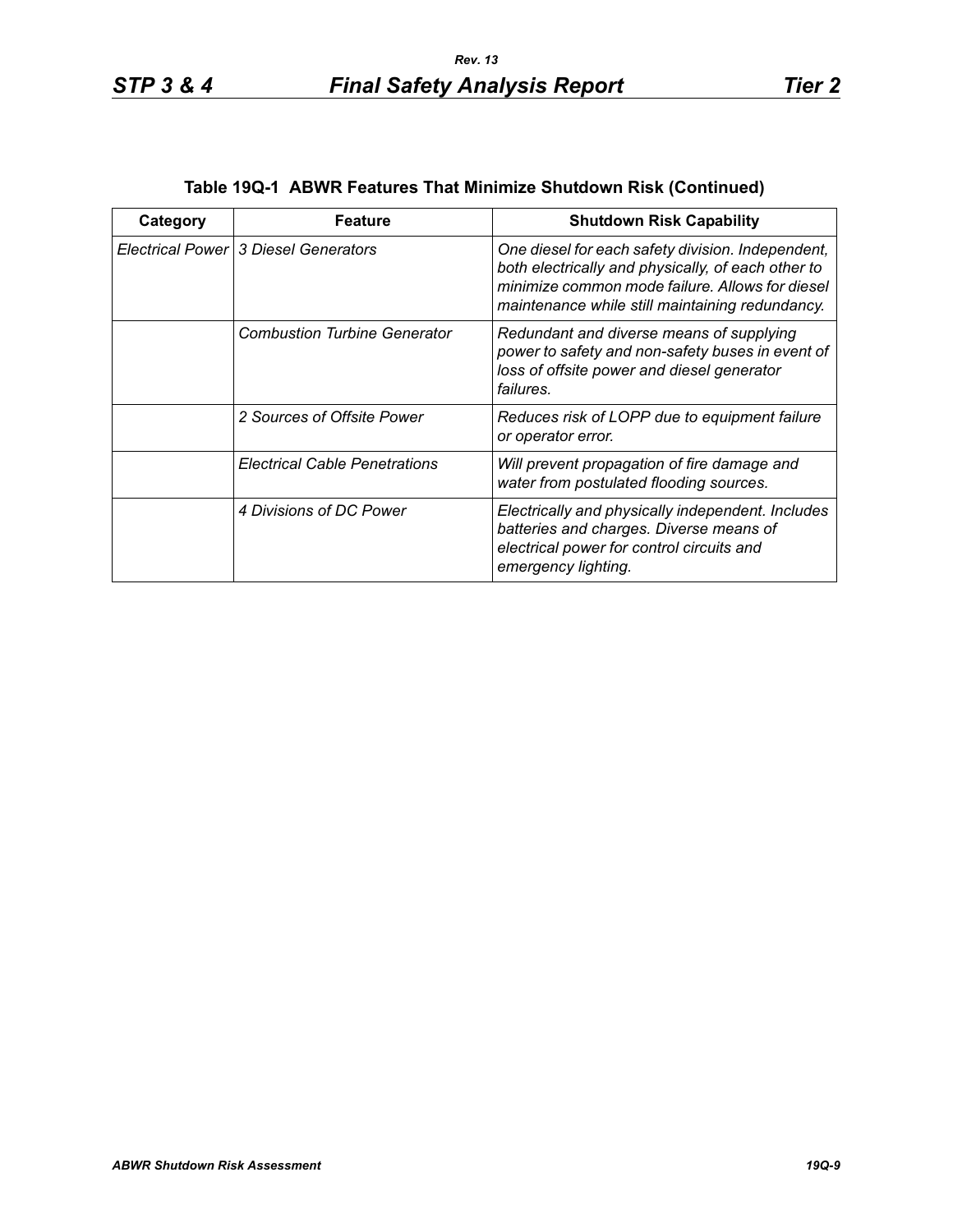| Category            | <b>Feature</b>                                                       | <b>Shutdown Risk Capability</b>                                                                                                                                                                                                                                                                                                                                                                                                                                                                                                                                                                                                                                                                                                                                                                                                                                                                                                                                                                                                                                               |
|---------------------|----------------------------------------------------------------------|-------------------------------------------------------------------------------------------------------------------------------------------------------------------------------------------------------------------------------------------------------------------------------------------------------------------------------------------------------------------------------------------------------------------------------------------------------------------------------------------------------------------------------------------------------------------------------------------------------------------------------------------------------------------------------------------------------------------------------------------------------------------------------------------------------------------------------------------------------------------------------------------------------------------------------------------------------------------------------------------------------------------------------------------------------------------------------|
| Flooding<br>Control | <b>Flood monitoring and Control</b>                                  | Reactor building, control building, RSW pump<br>house, and turbine building flooding is monitored<br>and alarmed in the control room. This alerts the<br>operator to potential flooding during shutdown.<br>Many flood sources (e.g., HVAC, EDG Fuel) are<br>relatively small volume and are self limiting.<br>Operation of the fire water system is alarmed in<br>the control room to help the operator differentiate<br>between a break in the fire water system and the<br>need to extinguish a fire. Larger sources are<br>mitigated by means of, equipment mounted at<br>least 20.32 cm off the floor, floor drains,<br>watertight doors, pump trips, valves closing, anti-<br>siphon capability, or operator actions except at<br>the steam tunnel interface.                                                                                                                                                                                                                                                                                                           |
|                     | Room Separation                                                      | The three divisions of ECCS are physically<br>separated and self contained within flooding<br>resisitant walls, floors, and doors. ECCS wall<br>penetrations located below the highest potential<br>flood level in the reactor building first floor<br>corridor will be sealed to prevent water entering<br>the ECCS room from the corridor. No external<br>potential flooding sources are routed through the<br>ECCS rooms and potential flooding sources in<br>other rooms will not overflow into the ECCS<br>rooms and cause damage to ECCS electrical<br>equipment. If ECCS flood barriers must be<br>breached during shutdown, administrative<br>controls ensure that at least one ECCS division<br>is operable and all barriers in that division are<br>maintained intact.<br>RSW pump house divisions are separated into<br>separate flood protected divisions. If RSW flood<br>barriers must be breached during shutdown.<br>administrative controls ensure that at least one<br>RSW division is operable and all barriers in that<br>division are maintained intact. |
| Fire<br>Protection  | <b>Multiplexed systems</b><br>Data Communication<br><b>Functions</b> | Eliminates the need for a cable spreading room<br>which is a major fire concern in most plants.                                                                                                                                                                                                                                                                                                                                                                                                                                                                                                                                                                                                                                                                                                                                                                                                                                                                                                                                                                               |

# **Table 19Q-1 ABWR Features That Minimize Shutdown Risk (Continued)**